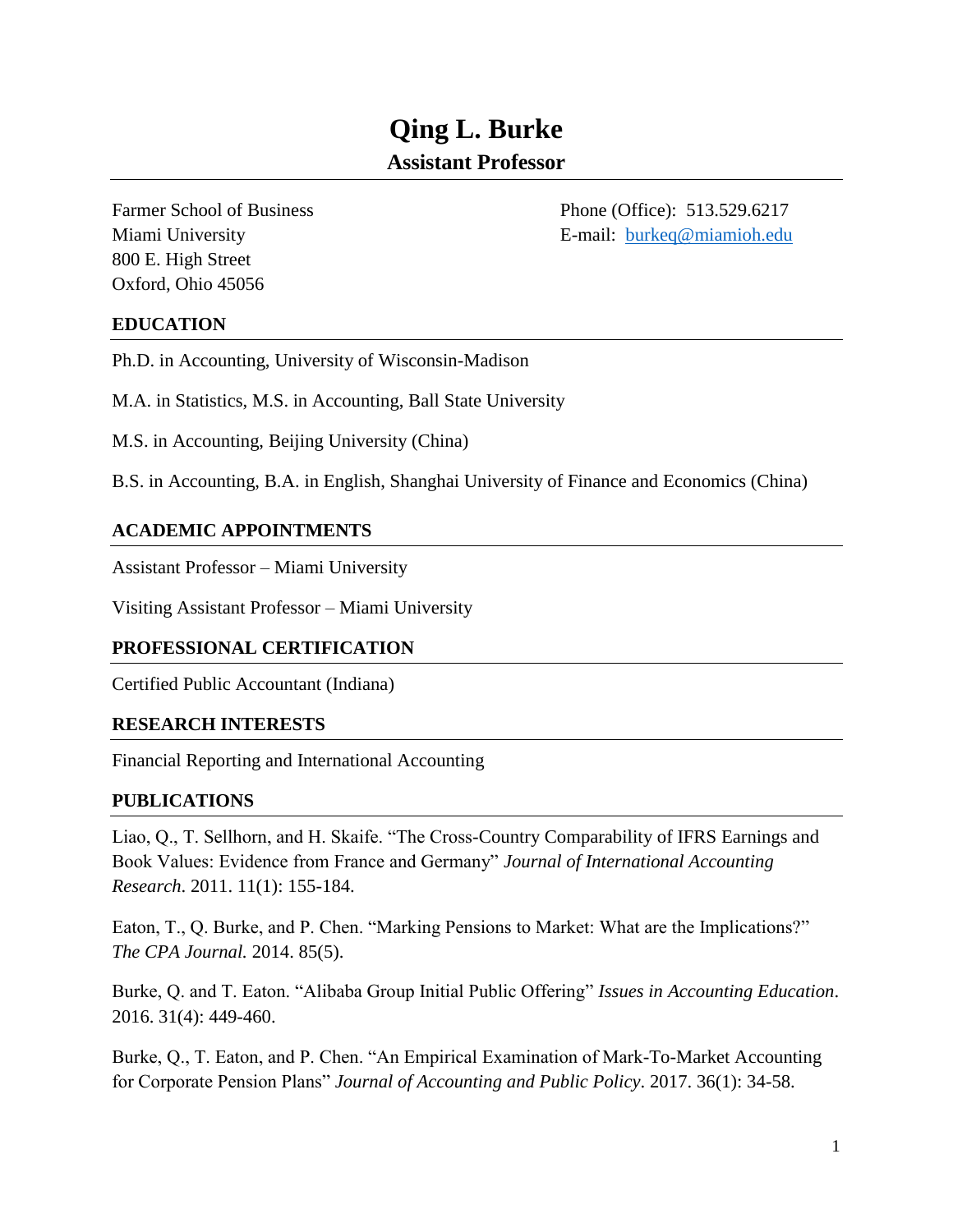Burke, Q. and M. Wieland. "Value Relevance of Banks' Statement of Cash Flows" *Advances in Accounting*. 2017. 39: 60-78.

Burke, Q., T. Eaton, and M. Wang. "Trade Liberalization and Conditional Accounting Conservatism: Evidence from Import Competition" *Review of Quantitative Finance and Accounting*, forthcoming.

Burke, Q., "Why haven't U.S. GAAP and IFRS on Insurance Contracts Converged? Evidence from an Unsuccessful Joint Project". *Journal of Contemporary Accounting and Economics*, forthcoming.

# **WORKING PAPERS**

"Value Relevance of Disaggregated Information: An Examination of the Volume and Rate Analysis of Bank Net Interest Income" with Matt Wieland and Terry Warfield.

"Does Corporate Social Responsibility Affect Accounting Conservatism?" with Po-Chang Chen and Gerald Lobo.

"Nonfinancial Stakeholder Orientation and Timely Loss Recognition" with Mengying Wang and Yijia Zhao.

"Government Contracting and the Continuation as a Going Concern" with Amanda Convery and Hollis Skaife.

## **RESEARCH IN PROGRESS**

"Bank Interest Rate Risk Management and Valuation of Earnings" with Terry Warfield

"Does Conditional Conservatism Impact Firm Productivity?" with Mengying Wang

## **PAPER PRESENTATIONS**

Mid-American Accounting Conference, 2018. "Value Relevance of Disaggregated Information: An Examination of the Volume and Rate Analysis of Bank Net Interest Income"

American Accounting Association Annual Meeting, 2017. "Trade Liberalization and Conditional Accounting Conservatism: Evidence from Import Competition"

University of Kentucky, 2016. "Value Relevance of Banks' Statement of Cash Flows"

American Accounting Association Ohio Region Meeting, 2015. "An Empirical Examination of Mark-To-Market Accounting for Corporate Pension Plans"

American Accounting Association International Accounting Section Midyear Meeting, 2015. "Market Reactions to IASB and FASB Joint Project on Insurance Contracts"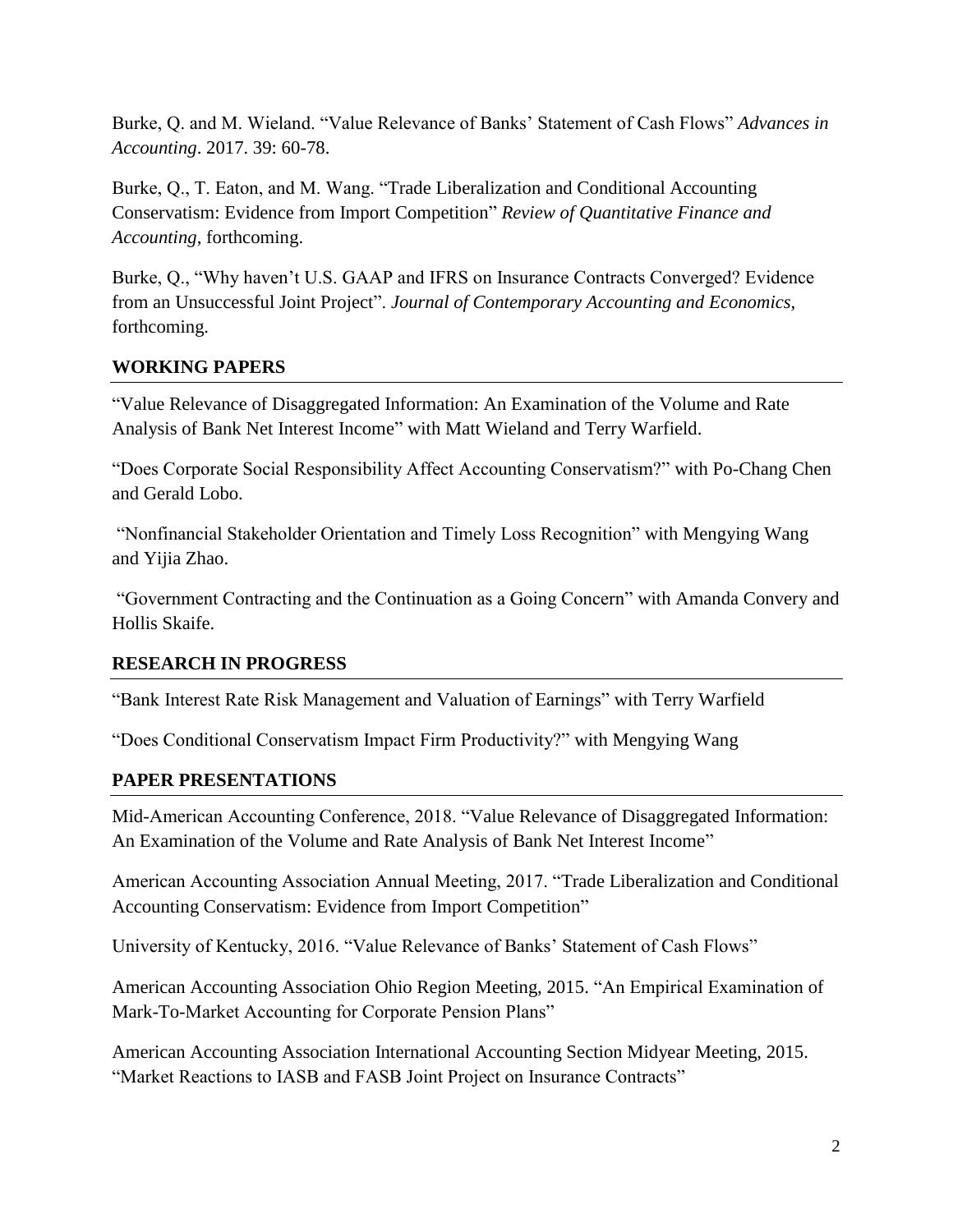American Accounting Association Financial Accounting and Reporting Section Midyear Meeting, 2015. "Bank Interest Rate Risk Management and Valuation of Earnings"

University of Wisconsin-Madison Alumni Research Conference, 2015. "An Empirical Examination of Mark-To-Market Accounting for Corporate Pension Plans"

University of Massachusetts-Lowell, 2013. "An Empirical Examination of Bank Interest Rate Risk"

George Mason University, 2013. "An Empirical Examination of Bank Interest Rate Risk Disclosure"

Miami University, 2013. "An Empirical Examination of Bank Interest Rate Risk Disclosure"

Financial Management Association Annual Meeting, 2012. "An Empirical Examination of Bank Interest Rate Risk Disclosure"

# **CONFERENCES ATTENDED**

American Accounting Association Annual Meeting (2012 – 2017)

American Accounting Association Financial Accounting and Reporting Section Midyear Meeting (2011, 2013 – 2017, 2019)

American Accounting Association International Accounting Section Midyear Meeting (2014 – 2019)

American Accounting Association Ohio Region Meeting (2015)

Mid-American Accounting Conference (2018)

Deloitte Foundation/ Federation of Schools of Accountancy Faculty Consortium (2014, 2015, 2017)

American Accounting Association Big Data Conference (2016)

Financial Management Association Annual Meeting (2012)

American Accounting Association J. Michael Cook Doctoral Consortium (2012)

American Accounting Association Financial Accounting and Reporting Section Midyear Doctoral Consortium (2011)

CIBER Doctoral Consortium on International Accounting (2009)

# **TEACHING EXPERIENCE**

Financial Accounting Research, Miami University – Instructor (Fall 2017, Spring 2018)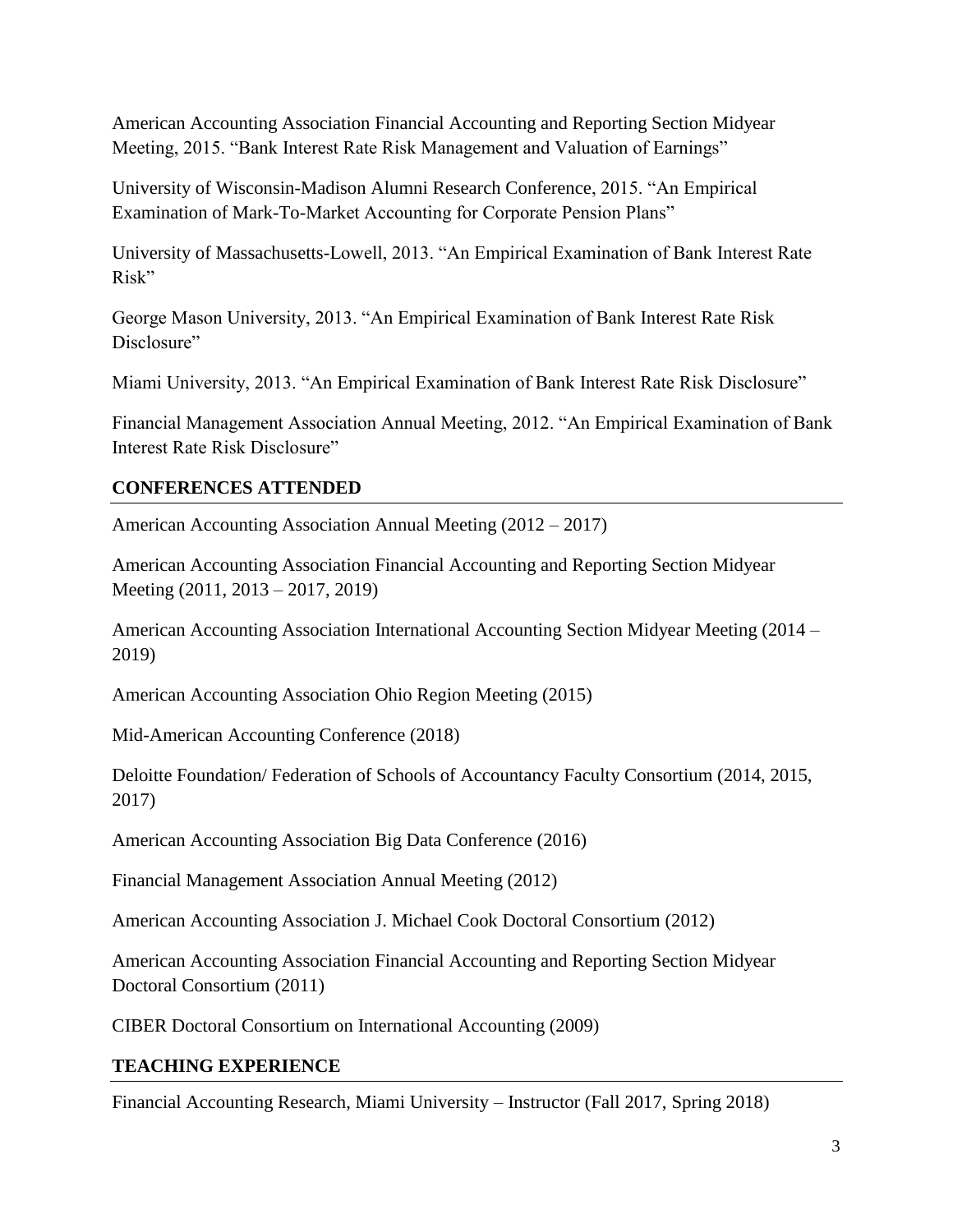Intermediate Financial Accounting, Miami University – Instructor (Fall 2018, Spring 2017, Spring 2016, Fall 2015, Spring 2015, Fall 2014, Spring 2014, Fall 2013)

Introductory Financial Accounting, University of Wisconsin-Madison – Instructor (Spring 2012, Fall 2010)

Introductory Financial Accounting, University of Wisconsin-Madison – Ph.D. Coordinator (Fall 2010, Spring 2011)

MBA Financial Accounting, University of Wisconsin-Madison – Teaching Assistant (Fall 2008, Spring 2009, Fall 2011, Fall 2012)

MBA Managerial Accounting, Beijing University (China) – Teaching Assistant (Spring 2005, Fall 2005, Spring 2006)

# **PROFESSIONAL MEMBERSHIP**

American Accounting Association

# **ACADEMIC AND SERVICE ACTIVITIES**

Reviewer

Ad Hoc Reviewer for the *Journal of International Accounting Research*

Ad Hoc Reviewer for *The International Journal of Accounting* 

Ad Hoc Reviewer for *Advances in Accounting* 

Volunteer Reviewer for American Accounting Association Annual Meeting Paper Submission  $(2009 - 2018)$ 

Volunteer Reviewer for American Accounting Association International Accounting Section Midyear Meeting Paper Submission (2013 – 2018)

Volunteer Reviewer for American Accounting Association Financial Reporting Section Midyear Meeting Paper Submission (2016, 2018)

Volunteer Reviewer for American Accounting Association Auditing Section Midyear Meeting Paper Submission (2014)

Volunteer Reviewer for Annual Conference on Financial Economics and Accounting (2018)

Volunteer Reviewer for American Accounting Association Ohio Region Meeting (2015)

Discussant

American Accounting Association Annual Meeting (2012, 2014 – 2017)